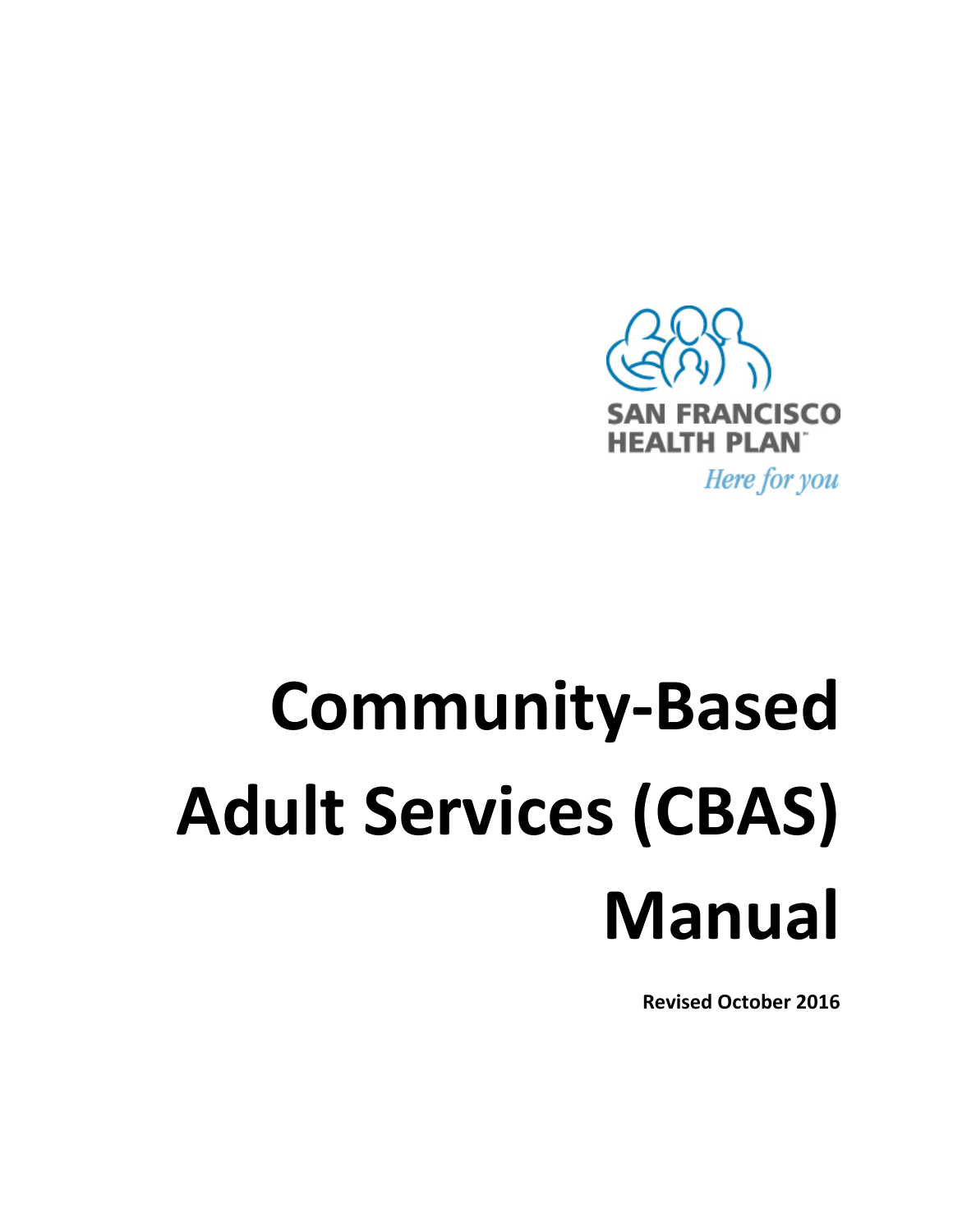### **TABLE OF CONTENTS**

## **Policies and Procedures**

| California Bridge to Reform Special Terms and Conditions April 1 20122021 |
|---------------------------------------------------------------------------|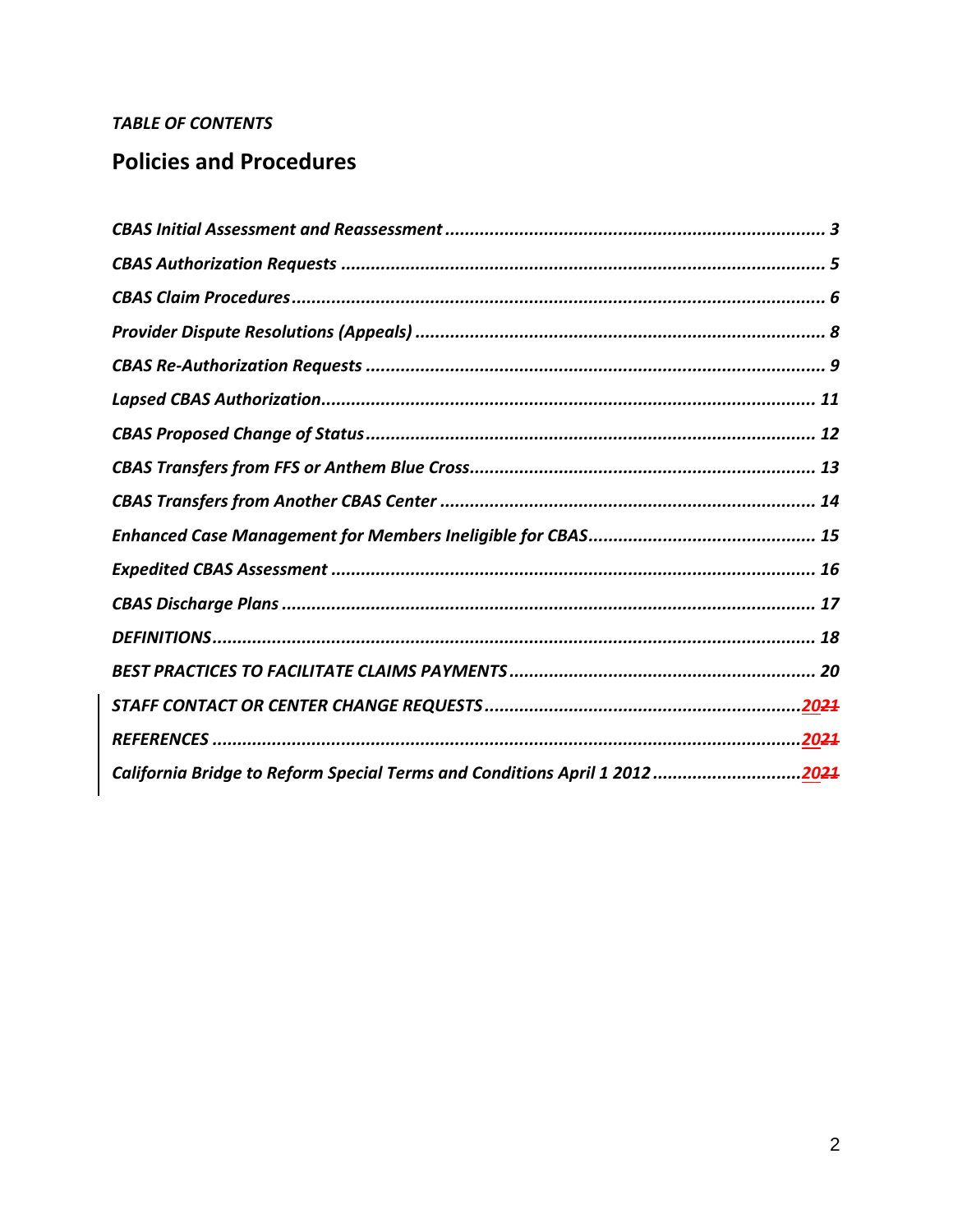## **CBAS Initial Assessment and Reassessment**

San Francisco Health Plan (SFHP) ensures the initial assessment and reassessment procedures for Members requesting Community-Based Adult Services (CBAS), or who have previously been deemed eligible to receive CBAS by the Department of Health Care Services (DHCS), meet the requirements of the Medi-Cal Program, using appropriate staff that have received training on the assessment tool approved by DHCS.

SFHP contracts with the Department on Aging and Adult Services and the Institute on Aging ("CEDT Assessor") to conduct the initial assessment and reassessment and is responsible to meet the CBAS requirements described below.

### **Referral and CBAS Eligibility Determination:**

- 1. Individuals that may be eligible for CBAS with SFHP must already be SFHP members.
- 2. CBAS Provider or other referral source identifies a potential need for CBAS services for an SFHP member and submits a request for inquiry to begin the CBAS assessment process, including member's physician's history and physical information (H&P), with prescription medications, if any.
- 3. CEDT Assessor schedules Face-to-Face (F2F) with member, using the CBAS eligibility determine tool (CEDT).
- 4. CEDT Assessor acknowledges, in writing, to requestor and member, the inquiry and makes first attempt to schedule F2F within 5 calendar days.
- 5. CEDT Assessor makes two additional attempts via telephone to schedule between 5 and 8 calendar days of request.
- 6. CEDT Assessor makes final attempt in writing giving the member until day 14 to schedule F2F. If member does not schedule within 14 days from inquiry, CEDT Assessor will send a follow-up letter to member and requestor that if services are still needed a new inquiry must be submitted to begin the process again.
- 7. Administrative process will stop the F2F process, such as member does not meet the age criteria (less than 18 years old) or loss of Medi-Cal.
- 8. Follow-up letter will be sent identifying they do not meet the minimum qualifications to begin the F2F process.
- 9. CEDT Assessor conducts F2F with member using the following guidelines:
	- a. CEDT Assessor must schedule F2F within 14 days.
	- b. F2F must be completed, using CEDT tool, within 30 days from initial inquiry. Approval or denial of eligibility for CBAS to conduct IPC will be sent to the Center within 1 business day of decision.
	- c. Any decision for a denial will be made by the SFHP Medical Director, or physician designee.
	- d. Documentation for the F2F cannot include documents written by the CBAS center staff.
	- e. Documentation for the F2F includes documents provided by the member's medical, mental health and social services providers.
- 10. Member has the right to choose a center, if the requesting provider is not a CBAS center.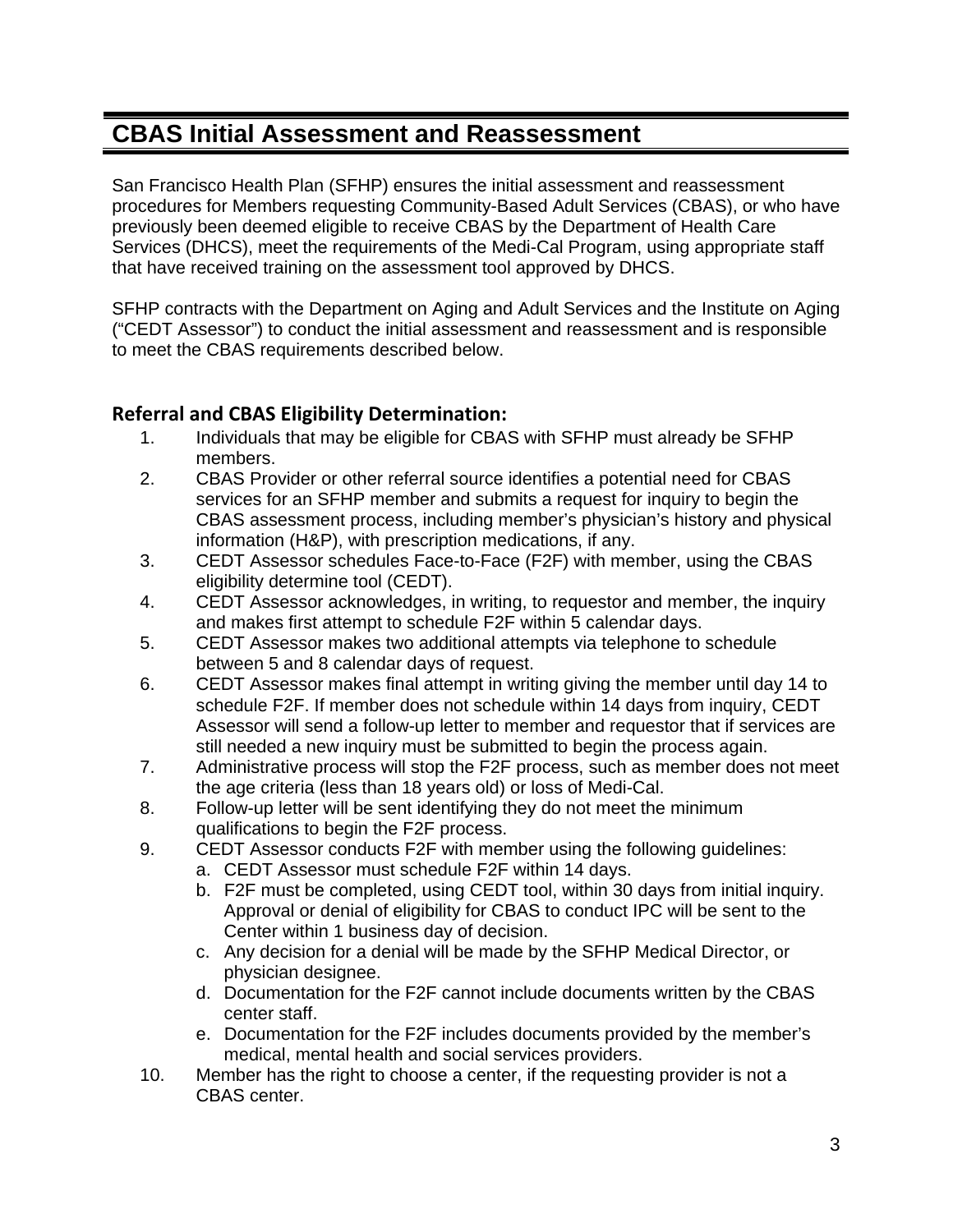11. A denial of CBAS eligibility based on the outcome of the F2F and CEDT will result in a NOA from the plan and the grievance and appeal rights apply.

#### **CBAS Center IPC Initial Assessment and Authorization Requests**

- 1. CBAS Center receives authorization from CEDT Assessor to conduct 3-Day IPC assessment (completed CEDT is sent to CBAS center).
- 2. CBAS center multi-disciplinary team performs 3-day assessment
- 3. Prior authorization request, including IPC with Level of Service recommendation is created and sent to CEDT Assessor
- 4. CEDT Assessor receives Prior Authorization request from CBAS center, which includes a completed IPC and Level of Service recommendation.
- 5. CEDT Assessor will handle recommendations through existing prior authorization process which includes:
	- a. Submission of the Authorization form; and
	- b. Completed IPC.
- 6. CEDT Assessor will approveor modify the prior authorization request within 5 business days, in accordance with Health and Safety Code 1367.01
- 7. If the CEDT Assessor recommends a denial of a prior authorization, the CEDT Assessor will send the denial to SFHP for review.
- 8. Upon receipt of the denial recommendation from the CEDT Assessor, the SFHP Medical Director or physician designee, will review and make the determination for the denial. If a denial is determined, SFHP will issue the denial.
- 9. If CEDT Assessor or SFHP cannot make a decision within 5 business days a 14-day delay letter will be sent to the member and center.
- 10. CEDT Assessor notifies Center within 24 hours of decision. Plan notifies member within 2 business days.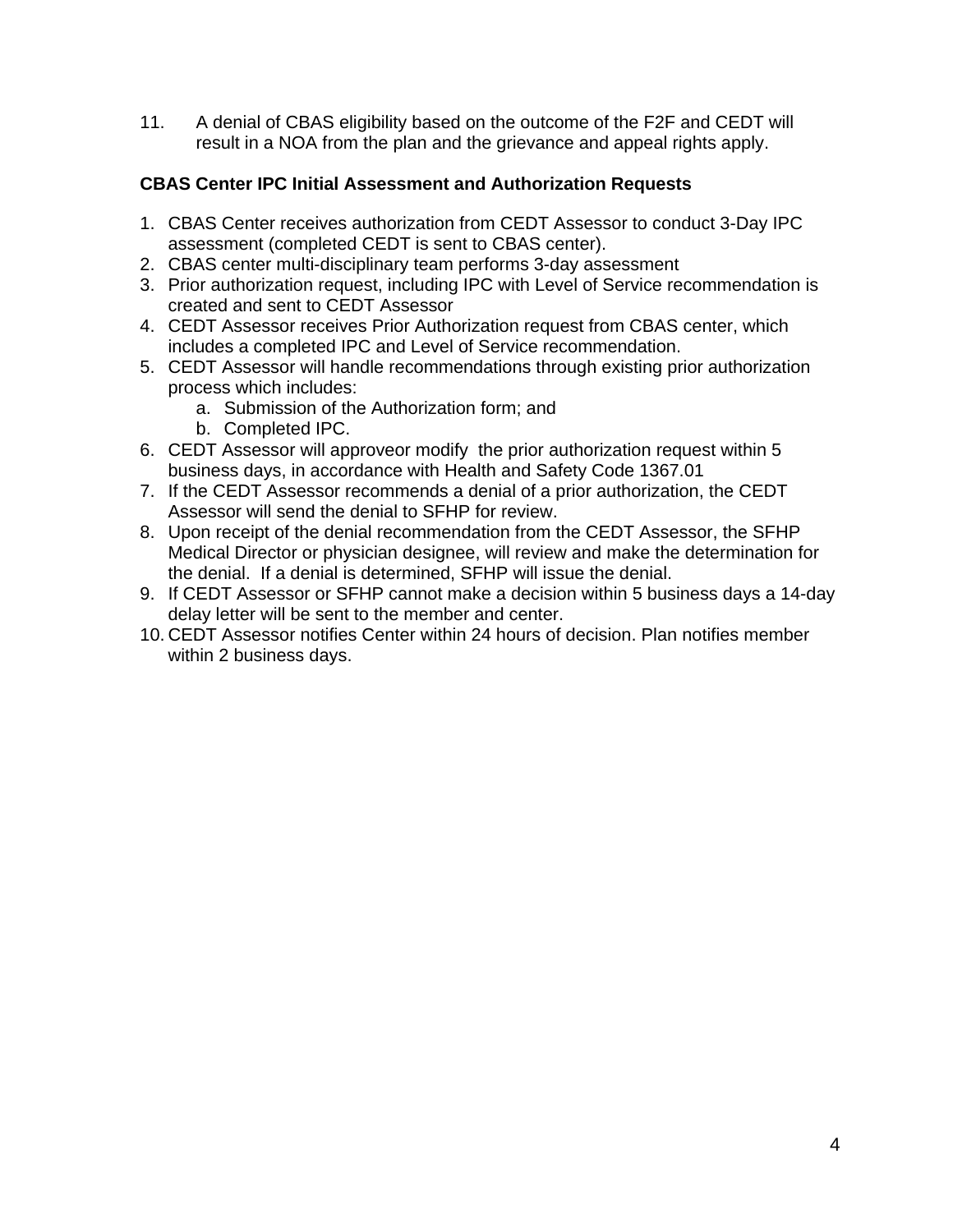# **CBAS Authorization Requests**

- 1. With approval of the CEDT from the CE Assessor, CBAS Center begins the multi-disciplinary evaluation and completes the IPC.
- 2. Centers are encouraged to complete the evaluation and IPC within 30 calendar days of the CEDT approval.
- 3. Upon completion of the IPC, CBAS Center Completes & Submits Prior Authorization Request:
	- a. CBAS center completes and sends the SFHP authorization form.
	- b. CBAS center submits the completed IPC with Level of Service recommendation, to the CE Assessor.
	- c. CBAS center submits documents via SFHP secure FTP folders or fax (415) 750-5335.
	- d. CE Assessor receives Authorization form, IPC and level of service request from CBAS center.
	- e. CE Assessor to approve, modify or deny prior authorization request within 5 business days, in accordance with Health and Safety Code 1367.01
- 4. If CE Assessor cannot make a decision within 5 business days a 14-day delay letter will be sent to the member and center.
- 5. Upon decision CE Assessor, SFHP notifies center within 1 business days of decision.
- 6. SFHP notifies member within 2 business days of decision.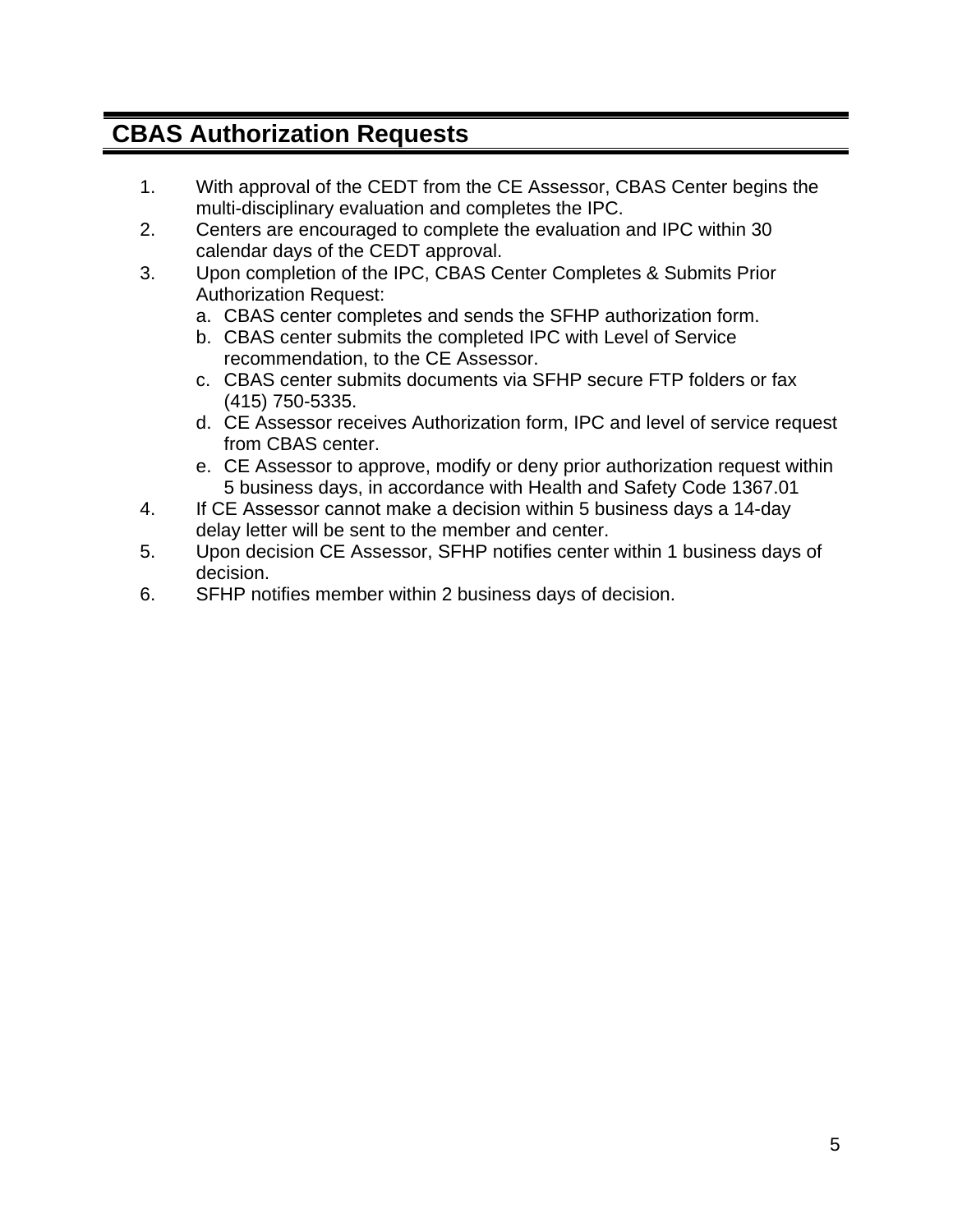## **CBAS Claim Procedures**

- 1. San Francisco Health Plan (SFHP) processes and adjudicates all claims from Community Based Adult Services (CBAS) centers for CBAS services provided to SFHP members, regardless of the member's medical group assignment. Medical groups are not delegated payment of CBAS. Claims are paid within 45 working days.
- 2. The claim receipt date is the day the electronic claim is first received by SFHP. Claims received after 5:00 pm on any given day are assigned the following day's receipt date.
- 3. CBAS centers submit claims electronically through the SFHP secure folders, in the EDI 837 5010 format.
- 4. SFHP uploads acknowledgement reports (997), remittance advice (RA, 835), error reports, and non-HIPAA compliant claims reports electronically to the secure folders of each CBAS center.
- 5. If all files are non-compliant, SFHP will provide the results in the non-HIPAA compliant folder.
- 6. If the claim file is partially compliant, CBAS center will receive an error report from RTZ.
- 7. CBAS claims submitted that have dates of service not authorized will be denied.
- 8. If claims are denied for lack of an authorization, but the center has a Treatment Authorization Request (TAR) from the Medi-Cal program, SFHP requires the CBAS center to submit the TAR for review. If the TAR is valid for the Dates of Service for the denied claims, SFHP will re-process the claim for payment.
- 9. To ensure continued access to CBAS, the CBAS center must follow up with a request for a reauthorization for CBAS from SFHP, include an updated IPC and level of service request.
- 10. Payments to Centers may be made via Electronic Fund Transfer.
- 11. SFHP shall issue a remittance advice with the payment or denial.
- 12. Claims submission has a one (1) year billing limit, similar to Medi-Cal. After six months from the service date, there is a payment reduction as defined by Medi-Cal regulations.
- 13. Duplicate claims submitted prior to sixty (60) days may cause delays in processing your claims. When submitting a duplicate claim, please indicate duplicate or rebill on the claim.
- 14. If a claim is denied, providers should resubmit the claim with the corrected information. A request for reconsideration of the claim must be submitted within one (1) year from the date of the Explanation of Benefits (EOB) on which the claim appeared as denied. Any errors on the original claim should be corrected at this time.
- 15. Timeliness limits will apply if the appropriate follow-up time is not acknowledged.
- 16. Reconsiderations require a copy of the original claim form with corrections and/or attachments. Corrections or additional information by line number are necessary to reconsider previously paid (underpaid/overpaid) and/or denied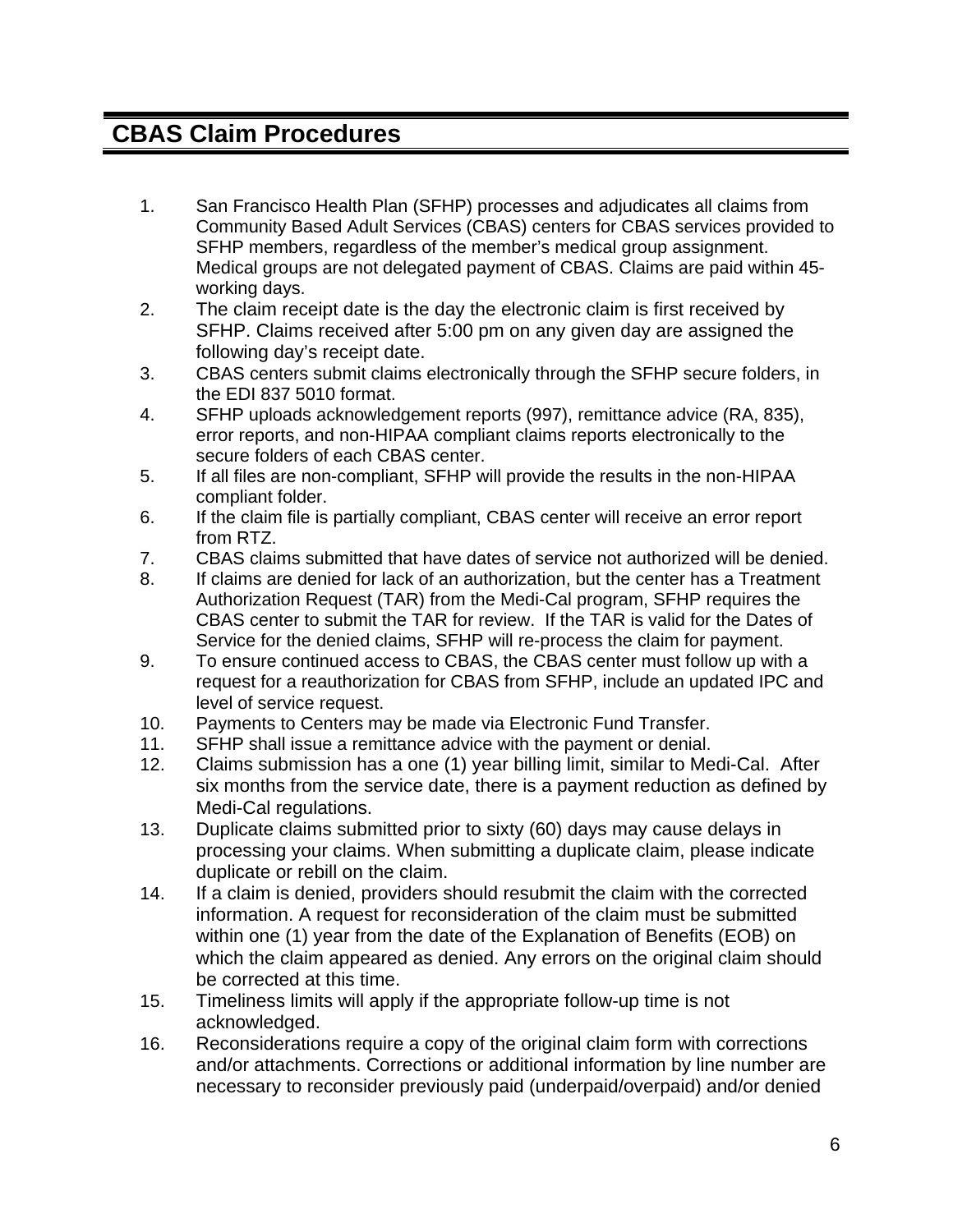claims. Additional information required on reconsideration in order to be reviewed for payment and/or additional payment may include the following:

- Retroactive eligibility
- Diagnosis
- Procedure code
- Counts or units of service
- Retroactive authorizations
- Underpayment/overpayment
- Medical records
- Chart notes
- 17. Reversals and/or adjustments to claims may be made as a result of, but not limited to:
- 18. Retroactive terminations (retroactive termination means a member was terminated in a prior month, but SFHP received notification in a later month).
- 19. If it is determined that the claim was handled correctly based on the information and documentation received by SFHP, the provider will be advised of the proper procedure for a provider dispute resolution.
- 20. For Authorizations and Claims questions, please contact UM CBAS Coordinator, (415) 615-5181.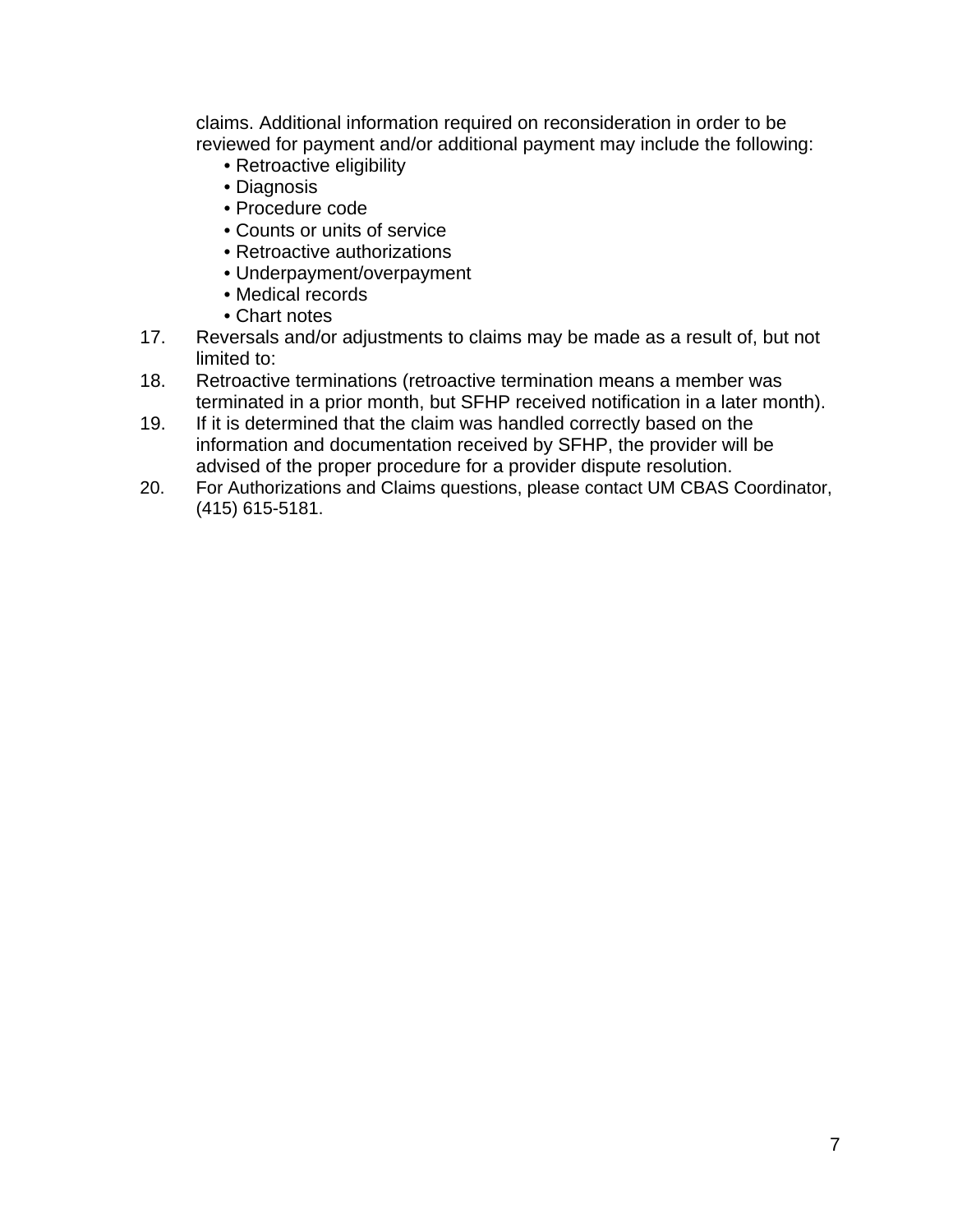# **Provider Dispute Resolutions (Appeals)**

The SFHP Provider Dispute Resolution (appeals) process offers providers dissatisfied with the processing or payment of a claim, resubmission of a claim, or a claim adjustment, a method for resolving problems.

An appeal must be submitted in writing within 90 days of the decision on the original claim. Please use the Provider Dispute Resolution form. All appeals must be signed and each appeal should include only one member.

Do not submit an appeal if the claim is in a pend status. The provider may also include additional information that may affect the outcome of the appeal. For further instructions on how to file an appeal, please contact SFHP Claims Department at (415) 547-7818 ext. 7115, Monday through Friday, 9am-4pm.

#### *Supporting Documentation*

Necessary documentation should be submitted with each appeal to allow for a thorough review of the appeal. It is very important that all supporting documentation be legible. Include applicable attachments such as:

- a. Claim copy, corrected if necessary
- b. Copy of SFHP Explanation of Benefits Report
- c. Copy of eligibility screen or Medi-Cal ID cards
- d. Copy of all correspondence to and from SFHP to document timely follow-up
- e. Copy of authorizations

#### *Verification of Timely Submission*

The only acceptable documentation to verify timely submission of a claim is a copy of a SFHP Explanation of Benefits (EOB) or any dated correspondence from SFHP containing a Claim control number with a Julian date.

#### *Resolution and Written Determination*

SFHP will resolve each provider dispute or amended dispute in a written determination within 45 days of receipt of the appeal. Send all claim reconsiderations and appeals to:

> San Francisco Health Plan Attn: Claims Department P.O. Box 19427 San Francisco, CA 94119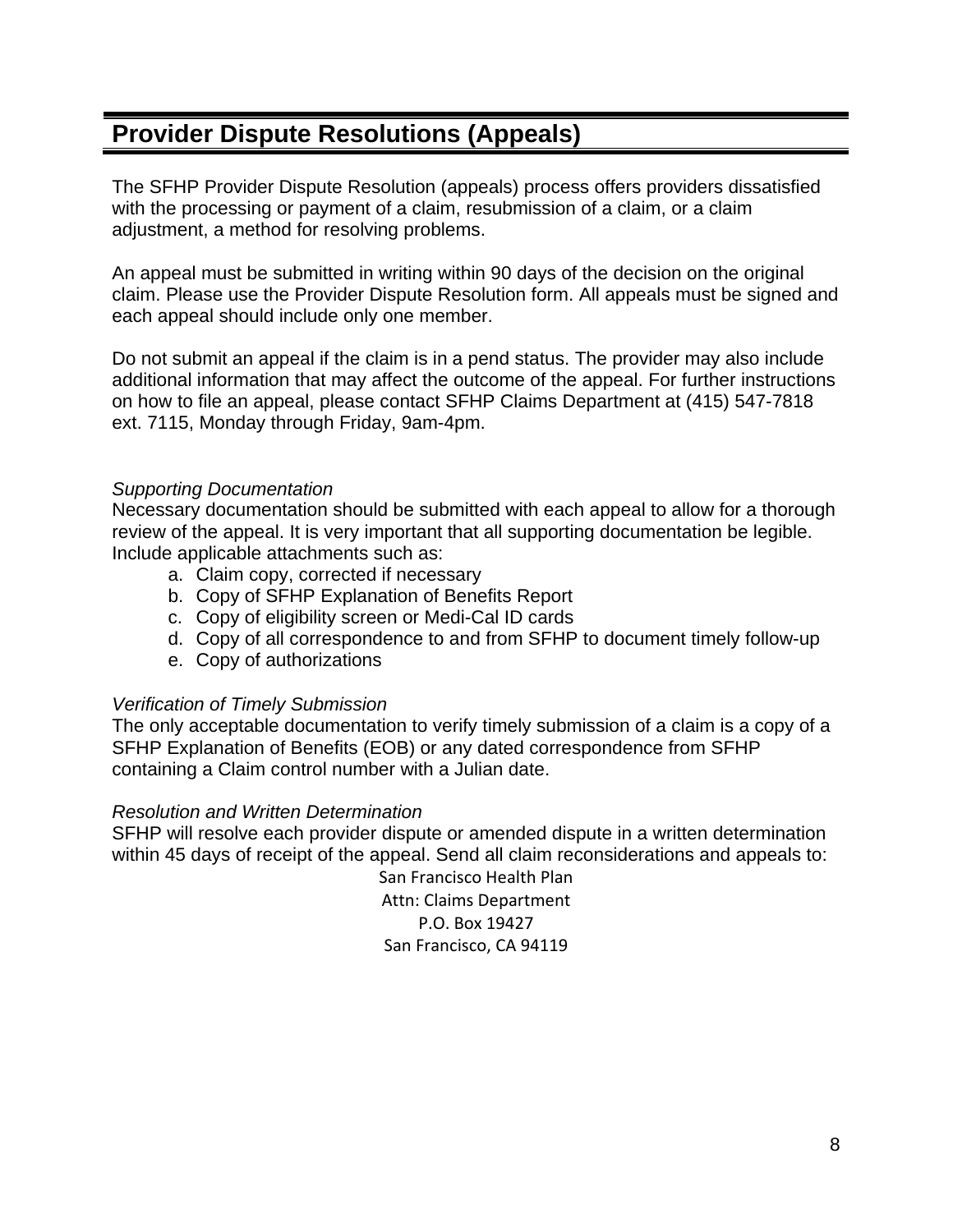## **CBAS Re-Authorization Requests**

- 1. San Francisco Health Plan (SFHP) and Community-Based Adult Services (CBAS) work together to ensure continuity of Community-Based Adult Services (CBAS) to eligible members.
- 2. For SFHP members with approved State Treatment Authorization Requests (TARs), SFHP will honor these TARs from October 1, 2012 through their expiration dates.
- 3. If an SFHP member has an expiring TAR, submit the SFHP authorization form with an updated Individual Plan of Care (IPC) with Level of Service Recommendations.
- 4. CBAS Center re-assesses participant and sends authorization request (SFHP Form), with IPC with Level of Service recommendation, to CBAS Eligibility (CE) Assessor.
- 5. CE Assessor receives authorization request from CBAS center, which includes the updated IPC and Level of Service recommendation.
	- a. CE Assessor will approve, modify or deny prior authorization request within 5 business days
	- b. If CE Assessor cannot make a decision within 5 business days, a 14-day delay letter will be sent to the member and center.
	- c. CE Assessor notifies SFHP within 1 business day of decision.
- 6. SFHP notifies Center within one business day of decision. SFHP notifies member within 2 business days of decision.
- 7. To deny or decrease the level of service, the CE Assessor must conduct a F2F with the member.
- 8. If the level of service request remains the same, the CE Assessor may request more information if the IPC does not provide enough current information. Additional information requests may include a summary of the client's current condition.
- 9. If an increase of level of service is requested, the CE Assessor may conduct a F2F if sufficient information is not provided.
	- a. CBAS center should not begin providing increased level of service until after receiving the authorization approval.
	- b. Dates of services noted should reflect the date the request is submitted. Reimbursement is not guaranteed until service level is approved.
	- c. Sufficient information includes updated IPC, summary of change in client, and updates in the treatment plan.
	- d. Any other supporting documents may be included (attach to IPC)
	- e. SFHP receives the authorization form with the number of authorized days
	- f. SFHP reviews the new total of days requested on the form.
	- g. SFHP issues a Notice of Action letter, with the decision and includes a copy of the authorization form.
- 10. If there is a decrease in the number of days, the CE Assessor will notify the Center and SFHP by email. SFHP will then send a modification letter to the Center and member.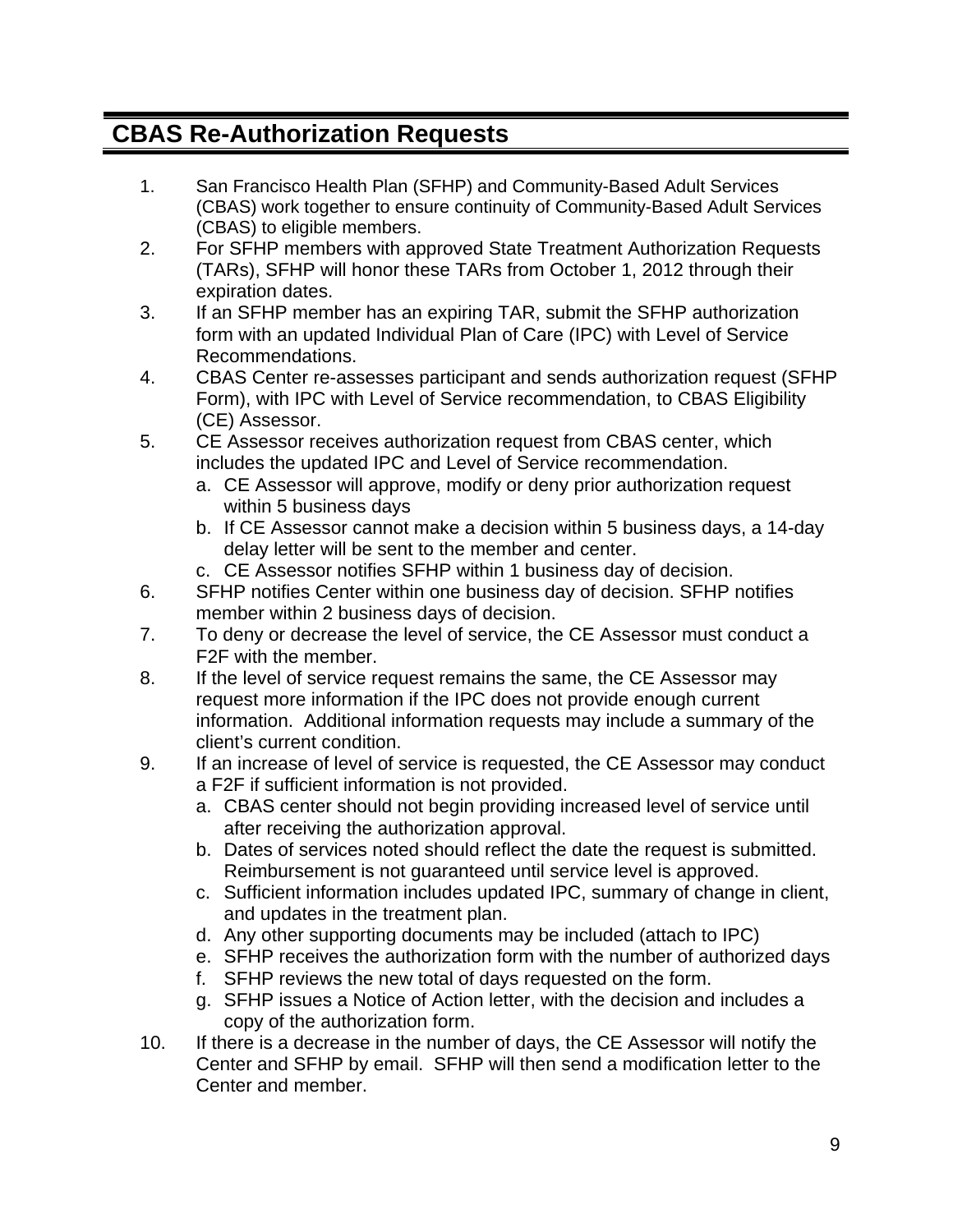11. If member loses eligibility, the authorization is not valid. The member must be an effective member with SFHP.

#### **Re-Authorization Process**

- 1. CBAS center submits a request to begin the CBAS reassessment process for the following reasons:
	- a. Prior authorization end date is approaching
	- b. Due to a change in condition that would require a change in level of service.
- 2. CBAS Center sends Prior authorization request, including IPC with Level of Service recommendation, and sends to CEDT Assessor. Center indicates change of status, increase or decrease in days, additional medical information, etc.
- 3. CEDT Assessor receives Prior Authorization request from CBAS center, which includes a completed IPC and Level of Service recommendation.
	- a. CBAS center may send the prior authorization request as early as the  $1<sup>st</sup>$  of the month the prior to the month the auth will expire.
	- b. CBAS centers are encouraged to submit the authorization request by the 15<sup>th</sup> of the month that the authorization will expire.
- 4. If Member is already receiving CBAS and CBAS center requests that services remain at the same level, CEDT Assessor may authorize services using only the Member's IPC, including any supporting documentation supplied by the CBAS Provider.
- 5. If there is a change in the level of service, such as an increase in days, CBAS center needs to include supporting documentation with the IPC, which may include assessment, progress notes, physician's update, new diagnosis, new medications, etc.
- 6. CEDT Assessor shall not deny, defer**,** or reduce a requested level of CBAS for a Member without a F2F review, using the CEDT tool.
- 7. If the client requests a decrease in days, then a F2F is not needed.
- 8. If the center requests a decrease, but the client disagrees, Center must note the disagreement in the auth request. CEDT Assessor will then conduct a F2F using the CEDT tool.
- 9. CEDT Assessor will handle recommendations through the prior authorization process which includes:
	- a. CEDT Assessor will approve, modify or deny prior authorization request within 5 business days, in accordance with Health and Safety Code 1367.01
	- b. If CEDT Assessor cannot make a decision within 5 business days a 14-day delay letter will be sent to the member and center.
	- c. CEDT Assessor notifies SFHP within 24 hours of decision.
- 10. SFHP notifies center within 1 business days of decision.
- 11. SFHP notifies member within 2 business days of decision
- 12. To deny or decrease the Prior Authorization request, the CEDT Assessor must conduct a F2F with the member.
- 13. Process must be completed in accordance with Health and Safety Code 1367.01 and ensure timelines are met.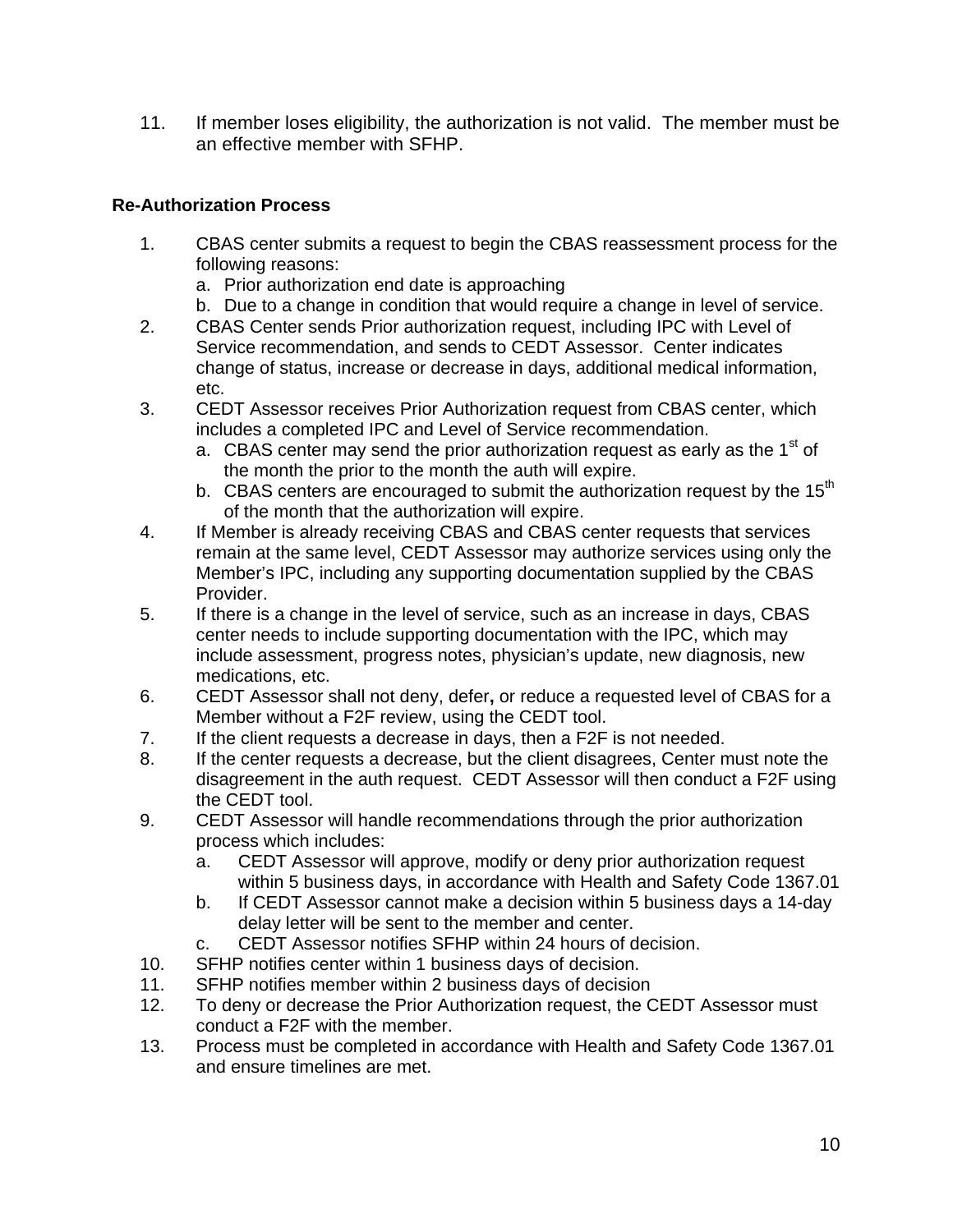## **Lapsed CBAS Authorization**

- 1. When the SFHP member is away from the center (not attending on their previously scheduled days) for 3 months or longer, an authorization for CBAS may lapse or expire.
- 2. If the member has not yet returned to the CBAS center, the CBAS center will not be able to obtain a reauthorization from SFHP.
- 3. If and when the member returns to the CBAS center and the authorization, either from DHCS or SFHP, has expired more than three months ago, the CBAS center must submit a request for a CEDT, and then conduct all required assessments/reassessments unless lapse is due to hospitalization or other health-related issues.
	- a. If the TAR lapse is due to hospitalization, a CEDT will not be required.
	- b. If due to hospitalization or other health-related issues, the reauthorization process will be followed when the member is discharged and ready to resume CBAS.
- 4. If determined eligible by the CE Assessor (CEDT is completed and approved), then center must submit an authorization request, with level of service request, and IPC.
- 5. The CBAS center must ensure that all of the requirements for an initial admission are met, including a current TB clearance (must have been done and determined negative within one year of return to the CBAS center), a current home assessment (if there is reason to believe that the home situation has changed, the CBAS center must complete another home visit), and current MDT assessments, IPC and H&P as needed.
- 6. If the authorization lapse is less than three months, no CEDT is required.
	- a. If the participant returns before the current authorization period has ended, a new authorization is not necessary.
	- b. Center is required to submit to the CEDT Assessor the following:
		- 1. A request to reauthorize services when the authorization expires; and
		- 2. Updated IPC; and
		- 3. Level of service request.
	- c. In this case, a CEDT is not needed.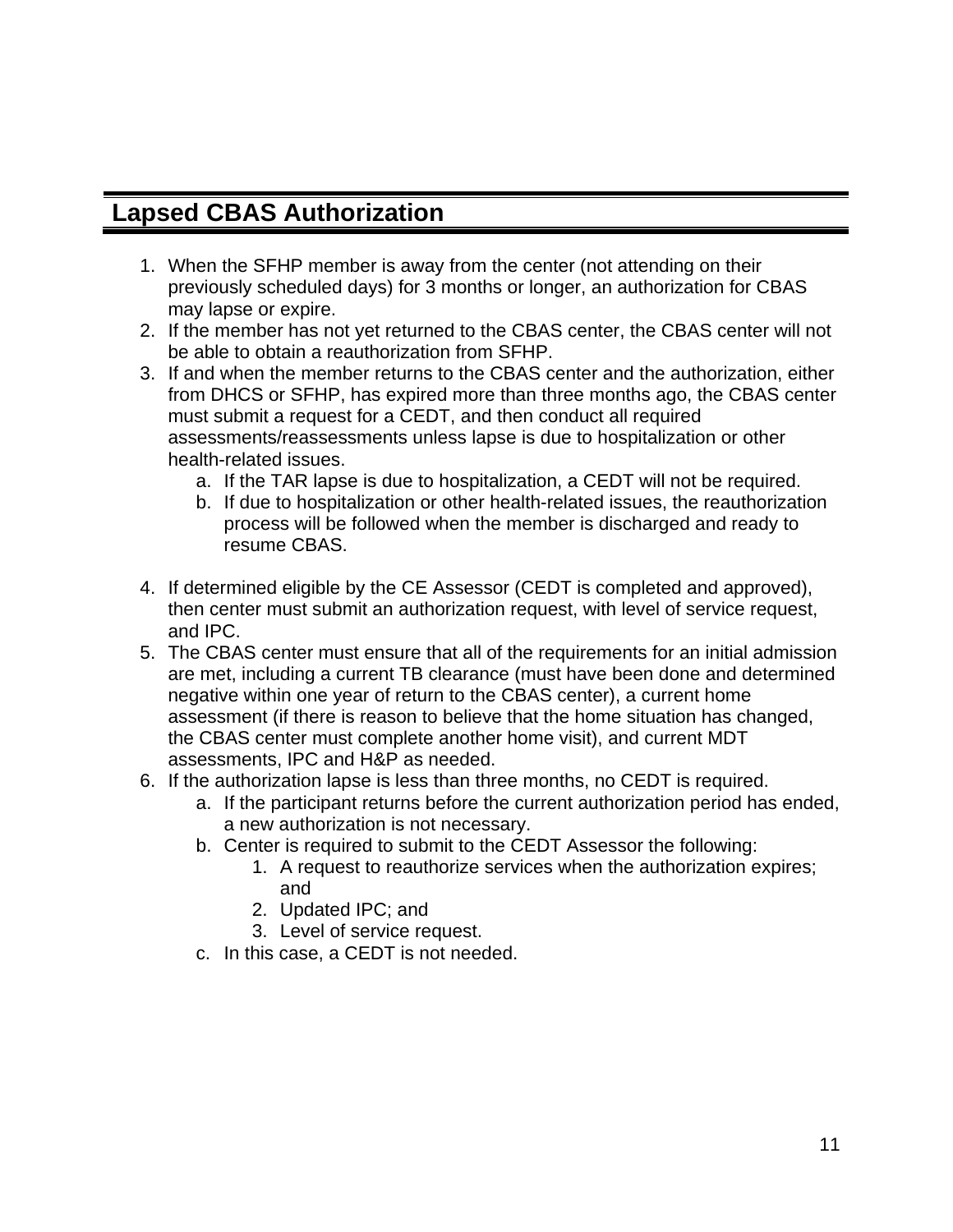## **CBAS Proposed Change of Status**

- 1. SFHP shall ensure that the initial assessment and reassessment procedures for Members requesting Community-Based Adult Services (CBAS), or who have previously been deemed eligible to receive CBAS, meet the requirements of the Medi-Cal Program, using appropriate staff that has received training on the assessment tool approved by the Department of Health Care Services.
- 2. SFHP contracts with the Department on Aging and Adult Services and the Institute on Aging ("CEDT Assessor") to conduct the initial assessment and reassessment and is responsible to meet the CBAS requirements described below.
- 3. An authorization request and IPC must be submitted if the number of days approved on the current authorization must be increased due to a change in the participant's condition or service needs.
- 4. The authorization form should indicate client's current level of service and change of level of service being requested with supporting documentation (updated IPC, progress/assessment notes, medical/mental/social services documents).
- 5. The CBAS provider completes the increased level of service field and should not begin increasing CBAS level of service to the recipient until the center has received an adjudication response from the plan.
- 6. If the CBAS provider begins increasing CBAS level of service to the recipient prior to notification of the approved TAR, it is at the risk of no reimbursement if the plan does not authorize the recommended number of days requested.
- 7. Center does not have to resubmit if does not anticipate using all days.
- 8. CEDT assessor will notify the center within 5 business days of whether the assessor has approved the request with supporting documentation received, or if a F2F assessment is needed to authorize the request.
	- a. If CEDT assessor determines that there is sufficient documentation to approve the request, the center will be notified per the authorization form that the change of service has been approved by assessor.
	- b. If CEDT assessor determines a F2F is needed due to insufficient information, assessor will schedule a F2F assessment of the client with the center.
		- The CEDT will be used to conduct every F2F assessment.
		- CEDT Assessor will approve, modify or deny prior authorization request within 5 business days.
	- c. With any modification or denial, a CEDT will be attached for center to review.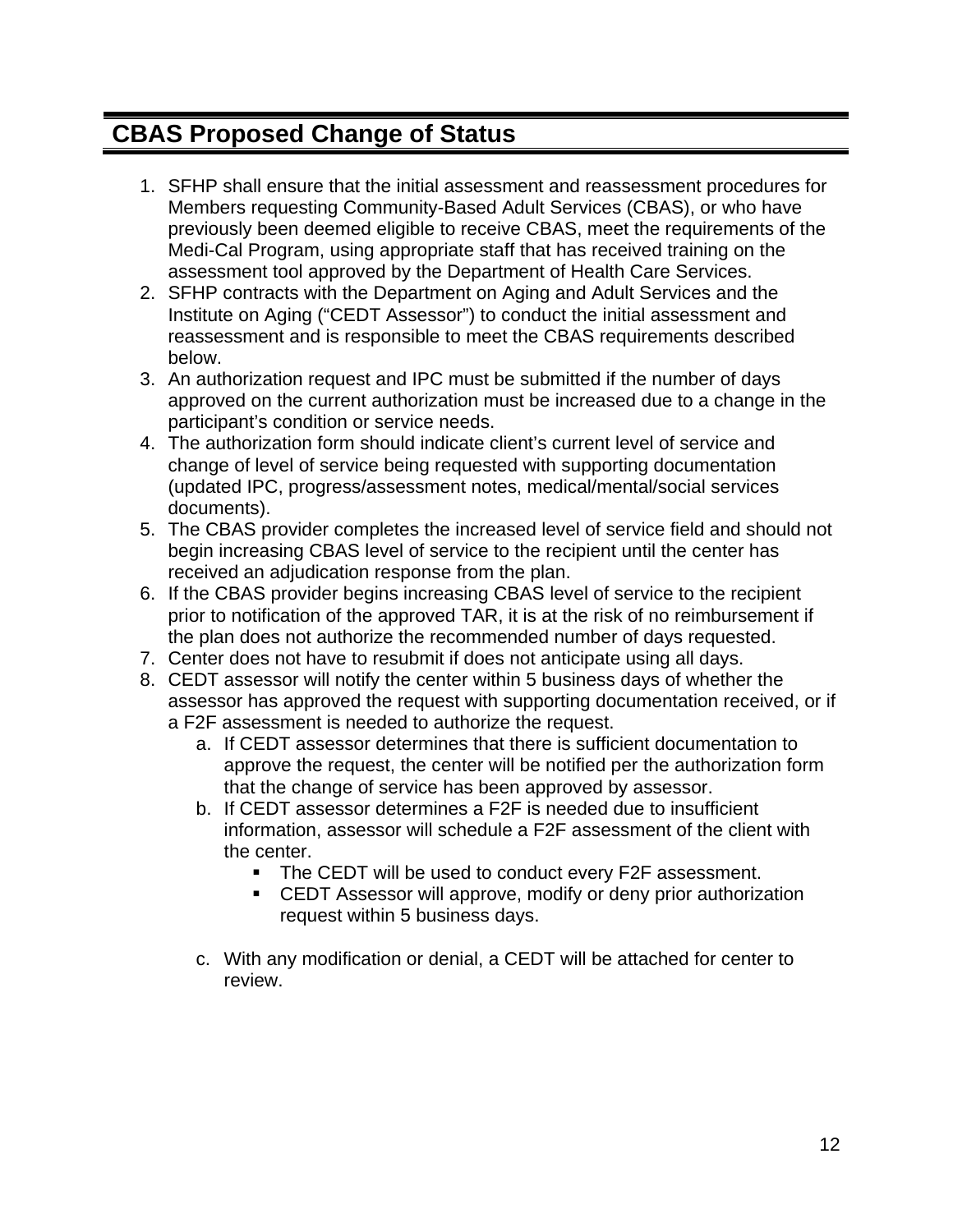## **CBAS Transfers from FFS or Anthem Blue Cross**

- 1. San Francisco Health Plan (SFHP) and Community-Based Community Based (CBAS) centers shall work together to ensure members are receiving the appropriate levels of CBAS when switching from Medi-Cal Fee-for-Service (FFS) or Anthem Blue Cross.
- 2. A new member may have disenrolled from Anthem Blue Cross (ABC), or from Medi-Cal Fee-for-Service (FFS) and enrolled in San Francisco Health Plan (SFHP).
- 3. If the new member was determined to be eligible for CBAS by ABC or Medi-Cal FFS, SFHP will honor the ABC CBAS determination, with the approved CEDT and completed IPC and approved authorization from ABC or Medi-Cal FFS, if available. Using the SFHP Authorization for, choose "transfer from ABC or FFS" from the drop down menu, or write it on the form.
- 4. If the approved CEDT is not available, center must submit at least the authorization form from ABC or Medi-Cal FFS.
- 5. The effective date for CBAS with SFHP will be as of their enrollment in SFHP.
- 6. To facilitate the process, CBAS centers are to submit an authorization request form to CEDT Assessor using the SFHP Authorization form and include a copy of the ABC or Medi-Cal authorization form.
- 7. CBAS Center is to write "Transfer from Blue Cross or FFS" on the SFHP Auth form and send the form to the CE Assessor, or choose it from the drop down on the online SFHP form.
- 8. CE Assessor will review the request, verify the authorization for CBAS and determine CBAS eligibility with SFHP.
- 9. CE Assessor will send the decision of the authorization to SFHP.
- 10. SFHP Utilization Management (UM) staff will check for "Transfer from Blue Cross or FFS" on the form and will make the member CBAS eligible according to the dates approved on the SFHP Authorization form.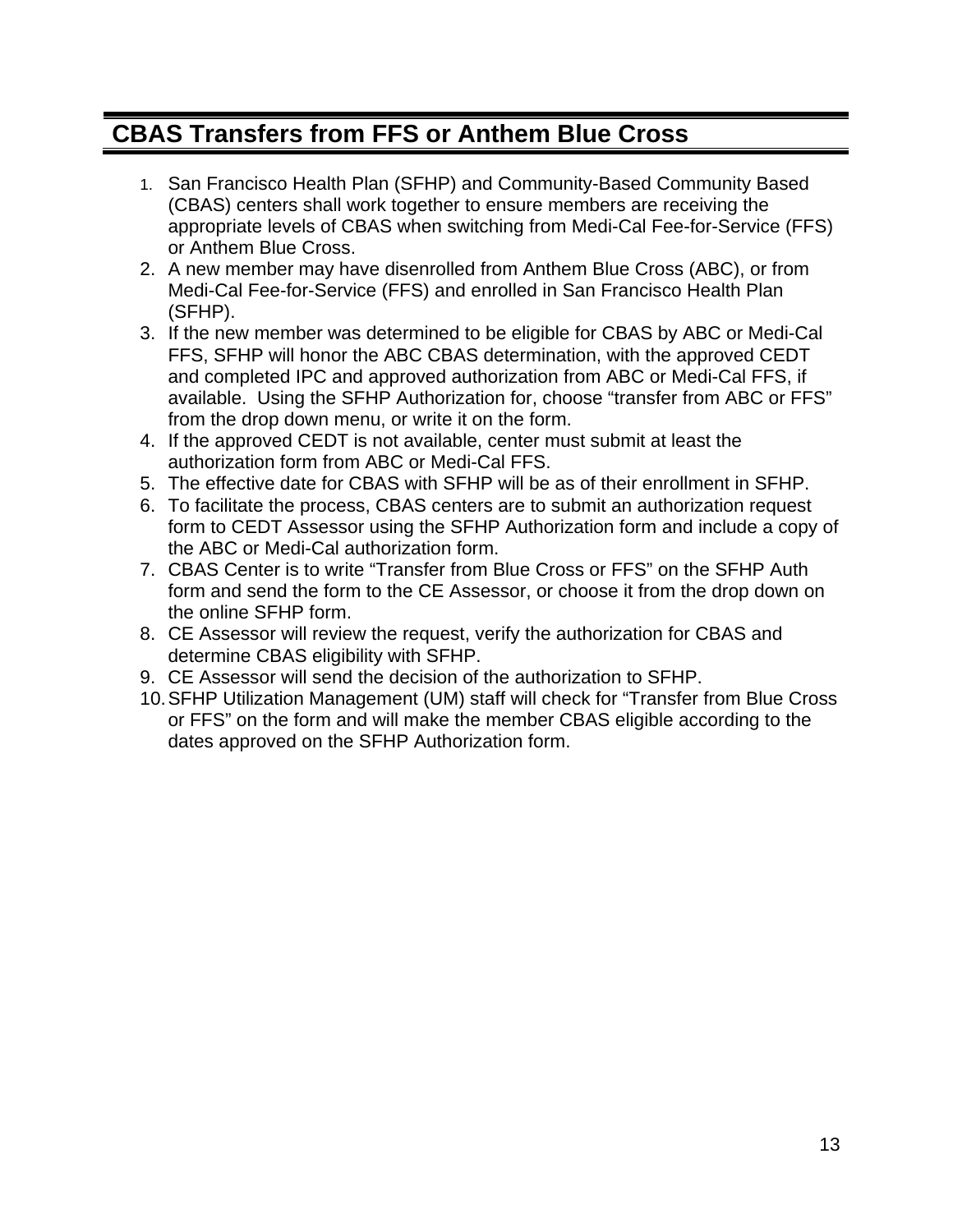## **CBAS Transfers from Another CBAS Center**

- 1. A member who recently attended or is currently attending one of the CBAS centers may decide to attend another CBAS center.
- 2. If the member requests to switch to another center and it is still within the member's current authorization period or within 3 months after the member's latest CBAS authorization has expired, another CDET face-to-face is not required.
	- a. The center the member is transferring to must submit a copy of the client's latest authorization letter, a new authorization request, with level of service request, and a new IPC to CE Assessor.
	- b. CBAS Center is to select "Transfer from CBAS center" on the SFHP authorization form and send the form to the CE Assessor.
	- c. CE Assessor will review the request and verify the authorization for CBAS.
	- d. CE Assessor will send the decision of the authorization to SFHP.
- 3. If the member has stopped attending CBAS and the member's latest TAR has expired more than 3 months, a new CEDT F2F is required, and the initial assessment must be initiated.
- 4. The center the member is leaving must send SFHP the discharge plan.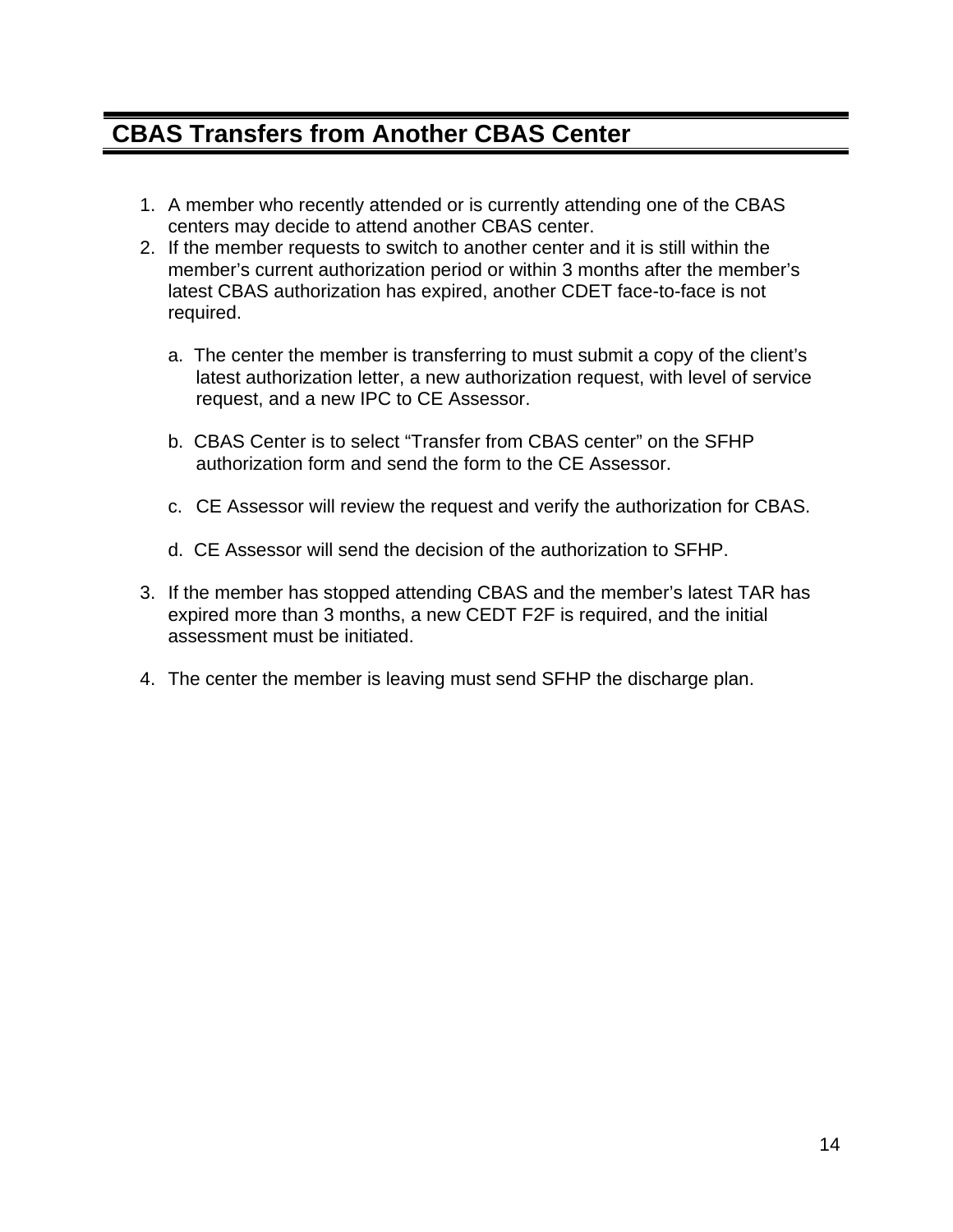## **Enhanced Case Management for Members Ineligible for CBAS**

#### **Enhanced Case Management**

- 1. San Francisco Health Plan (SFHP) shall provide enhanced case management (ECM) benefits in accordance with the California Bridge to Reform Waiver 11-W-00193/9, Special Terms and Conditions, Paragraph 92.b. and in addition to Exhibit A, Attachment 11, Provision 1, Comprehensive Case Management Including Coordination of Care Services.
- 2. SFHP may contract with a CBAS Provider or other appropriate entity ("designee") for the provision of ECM services to eligible Members.
- 3. SFHP, or designee, shall ensure the provision of Enhanced Case Management (ECM) services from April 1, 2012, through August 31, 2014 to Members who received Adult Day Health Care (ADHC) services from Medi-Cal at any time between July 1, 2011 and February 29, 2012 and who are determined to be ineligible for CBAS.
- 4. A Member determined to be eligible for ECM may at a later date be determined eligible for CBAS.
- 5. If the Member receives CBAS, the Member will no longer receive ECM. If at a later time the Member no longer receives CBAS, the Member will then be eligible to receive ECM.
- 6. A Member eligible for ECM who receives CBAS at some time between April 1, 2012 and August 31, 2014, is eligible to receive ECM for any time period during which they do not receive the CBAS benefit. A Member shall not receive ECM and CBAS concurrently.
- 7. For Members who had received ADHC services between July 1, 2011 and February 29, 2012 but are ineligible to receive CBAS, Contractor shall continue to approve the provision of CBAS until ECM service referrals are made, a care plan has been developed, and Contractor has referred the Member to services as advised in the care plan.
- 8. SFHP, or designee, shall attempt to contact Members who had received ADHC services between July 1, 2011 and February 29, 2012 but are ineligible to receive CBAS a minimum of three (3) separate times to initiate ECM.
- 9. If the Member refuses to engage in ECM or SFHP, or designee, is unable to make contact with the Member after three (3) separate attempts, SFHP's obligation will have been met.
- 10. SFHP, or designee, shall provide ECM services in accordance with the requirements in this provision if the Member requests it after outreach effort obligations have been met.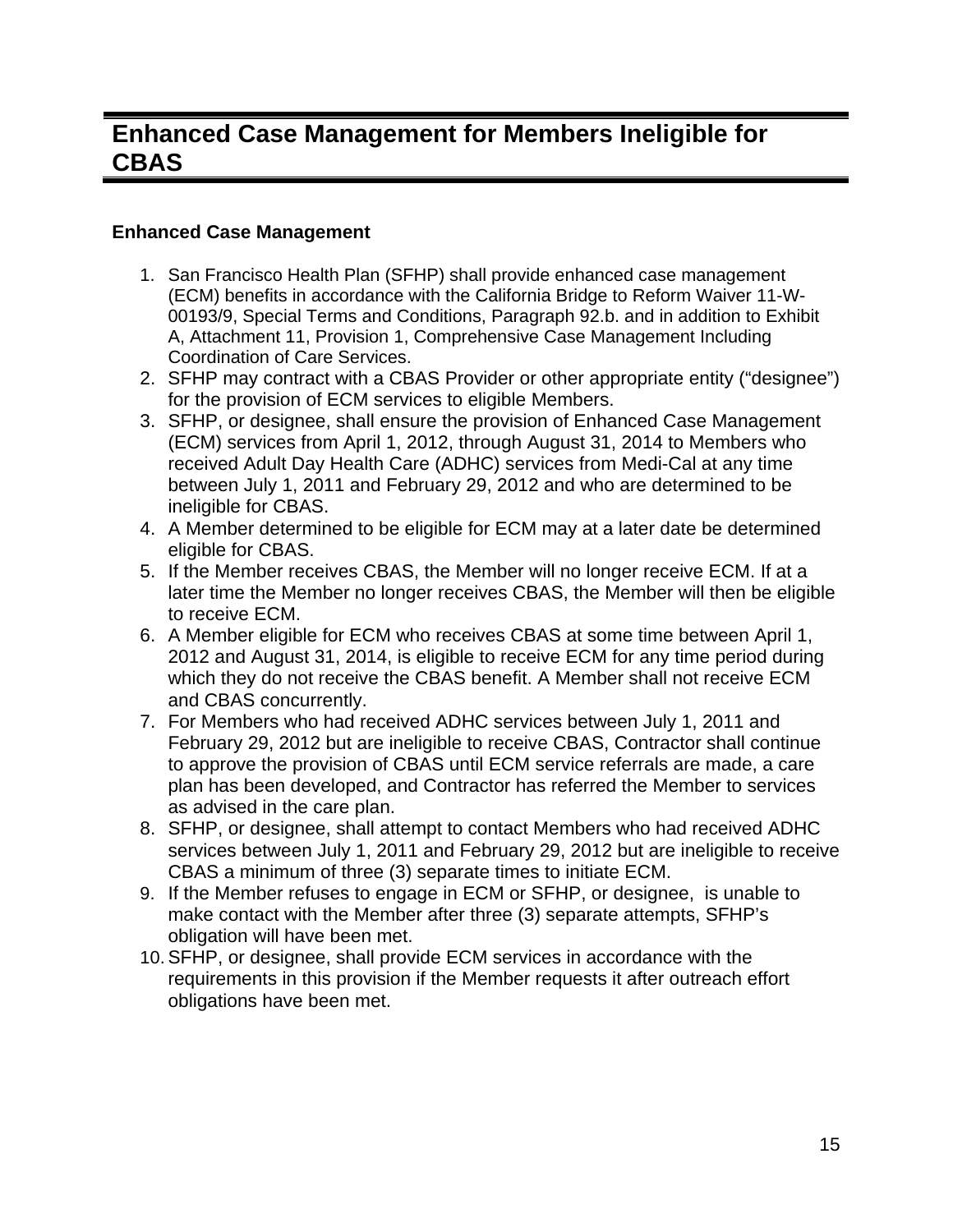## **Expedited CBAS Assessment**

#### **Referral Procedures**

- 1. San Francisco Health Plan (SFHP), through its designated CBAS Eligibility Determination Assessor, maintains an expedited assessment process to determine CBAS eligibility when informed of Members in a hospital, who are at high risk of admission to a skilled nursing facility, or are in a skilled nursing facility, whose discharge plan includes CBAS.
- 2. SFHP contracts with a CBAS Eligibility Assessor (CEDT Assessor) for expedited CBAS eligibility.
- 3. A Nursing Facility or Hospital may identify a potential need for expedited CBAS services in the discharge plan.
- 4. Nursing Facility or hospital provider may submit a request for CBAS assessment process.
- 5. Expedited process for such requests will be conducted with 5 business days.
- 6. CEDT Assessor schedules Face to Face (F2F) at the Nursing Facility or Hospital with member/facility immediately
- 7. CEDT Assessor F2F with member using the following guidelines:
	- a. CEDT Assessor must complete F2F within 5 business days.
	- b. F2F must be completed, using CEDT tool, within 5 business days from initial inquiry. Approval or denial of CBAS eligibility to conduct IPC will be sent to the Center within 1 business day of decision.
	- c. Member's has the right to choose a center, if the requesting provider is not a CBAS center.

## **CBAS Center Procedures**

- 1. Receives approval from CEDT Assessor to conduct 3 Day IPC assessment
- 2. CBAS center multi-disciplinary team performs 3-day assessment
- 3. Prior authorization request, including IPC with Level of Service recommendation is created and sent to CEDT Assessor.
- 4. CEDT Assessor receives Prior Authorization request from CBAS center, which includes a completed IPC and Level of Service recommendation.
- 5. CEDT Assessor will handle recommendation through existing prior authorization process which includes:
	- a. Plan will approve, modify or deny prior authorization request within 72 hours, in accordance with Health and Safety Code 1367.01(h)(2)
	- b. Plan notifies Center within 24 hours of decision. Plan notifies member within 48 hours of decision. F. CBAS services begin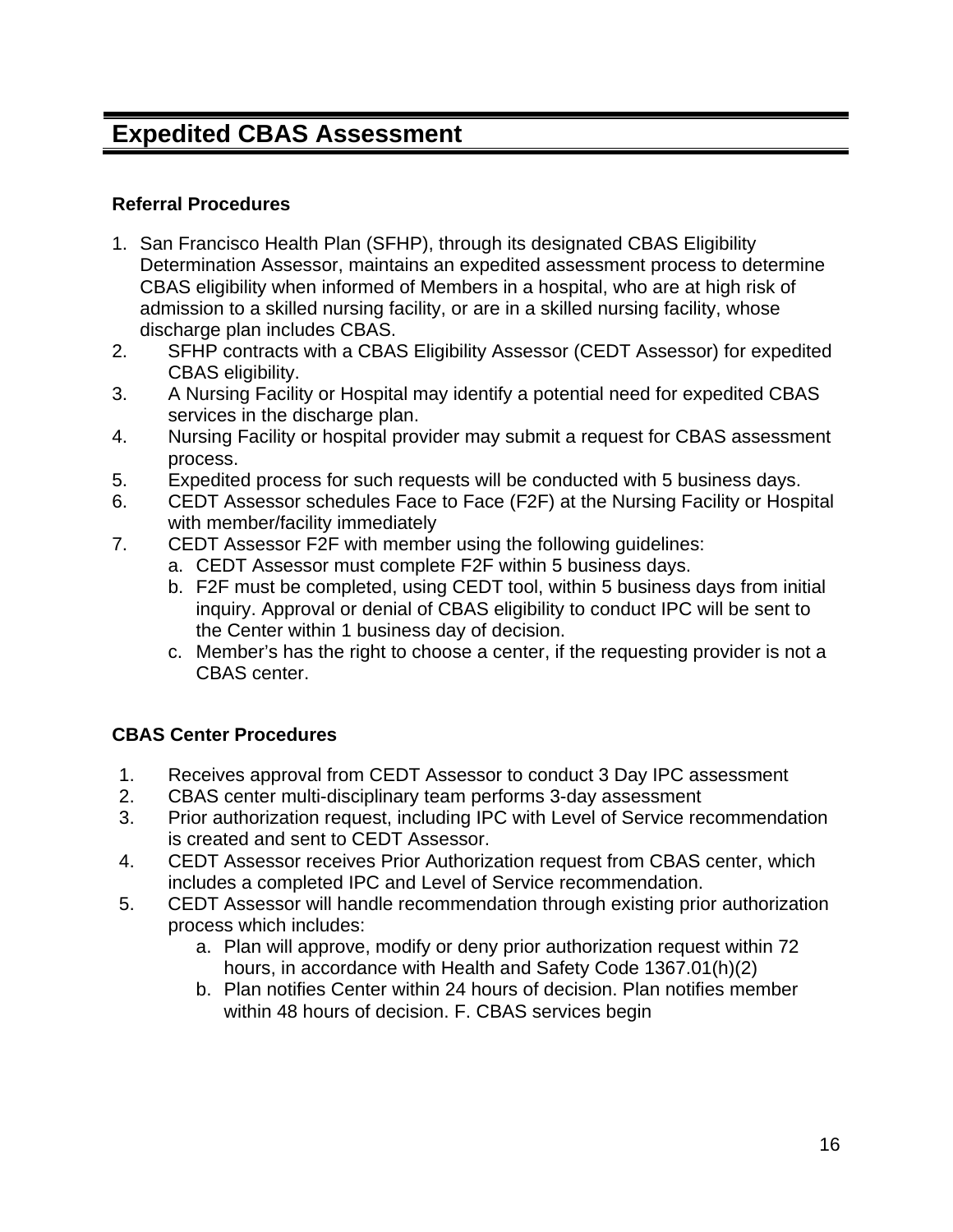# **CBAS Discharge Plans**

#### **Discharge Plan requirements**

CBAS Centers are responsible to discharge of participants, including those who disenroll from the CBAS program by choosing to remain in Fee-For-Service (FFS) Medi-Cal.

CBAS Center participant discharge responsibilities include:

- 1. Conducting ongoing discharge planning based on the assessment of the participant by the Center's multidisciplinary team in accordance with Title 22, California Code of Regulations (CCR), §54213, §78345, and §78437, and as prescribed in the Center's policy and procedures for discharge.
- 2. Developing participant discharge plans that meet the requirements of Title 22, CCR, §78345, and contain the following per the California Bridge to Reform 1115 Demonstration waiver Special Terms and Conditions (# 91.c-pg 45):
	- The participant's Client Identification Number (CIN)
	- The name(s) of the participant's physician(s)
	- The date the participant received notice of pending discharge
	- The date CBAS services are to end
	- Specific information about the participant's current medical condition, treatments, and medication regimen
	- A statement about Enhanced Case Management services and how they are available to eligible beneficiaries
	- The signature of the beneficiary or representative and the date signed.
- 3. Provide a reason on the form for the discharge from the following list:
	- Death
	- Long-term nursing facility placement
	- Other services obtained (e.g. care in the home, assisted living, etc.,)
	- Participant moves
	- Voluntary discharge
	- Transferred to another CBAS center
	- Other
- 4. . Upon discharge from the center, provide copies of the participant discharge plan to:
	- The participant; **and**
	- Centers are to upload the discharge plan to the secure SFHP FTP site, "Miscellaneous" folder, using the nomenclature, "mmddyyyy[Member SHFP ID]dischargeplan.pdf"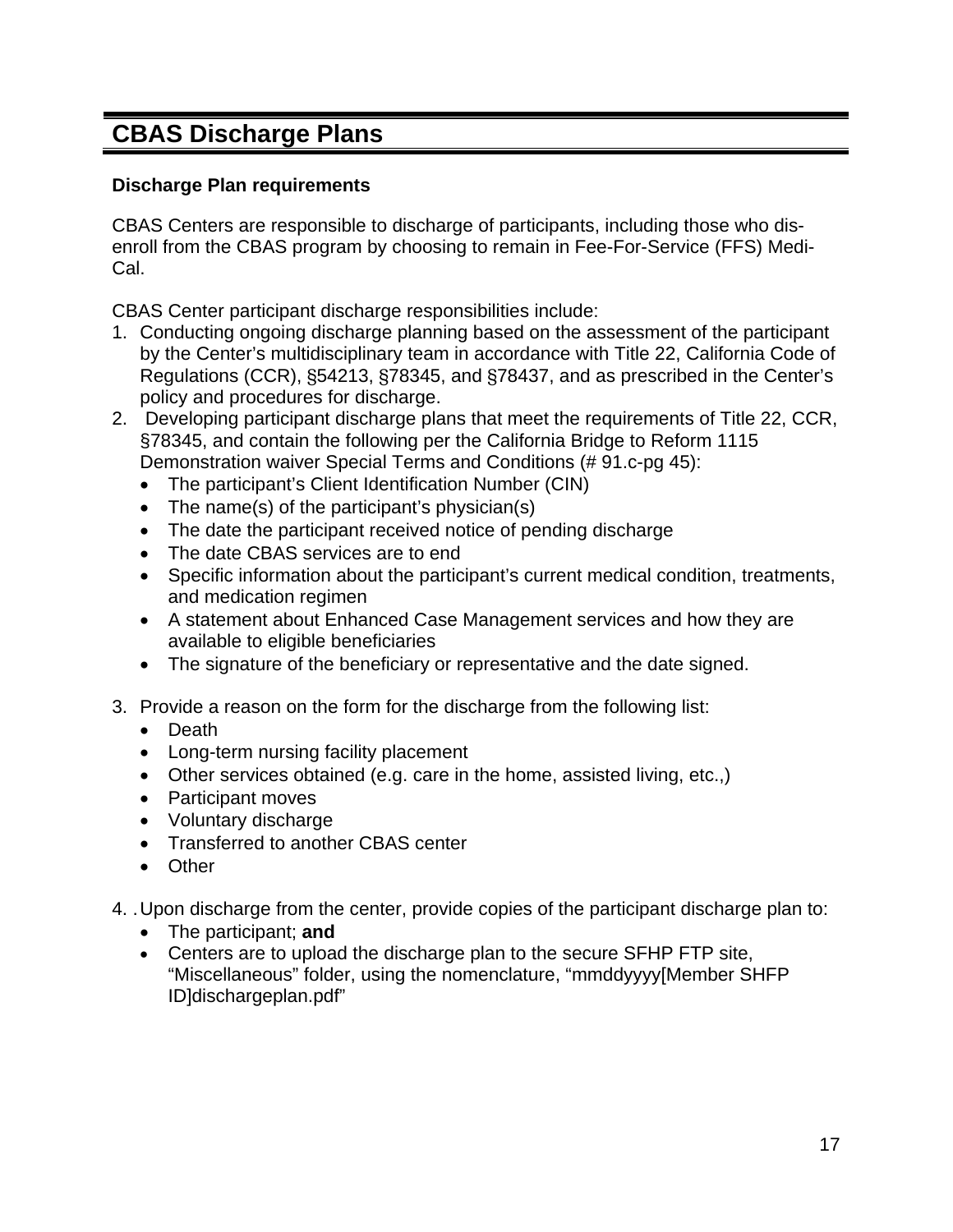# **DEFINITIONS**

#### **CBAS:** Community-Based Adult Services

**CEDT Assessor**: Community-Based Adult Services Eligibility Determination Tool Assessor, contracted by San Francisco Health Plan to conduct initial assessments and reassessments.

**Expedited CBAS Assessment**: Request from a Nursing Facility or Hospital for CBAS assessment for an SFHP member.

**Member:** an individual that is enrolled in the San Francisco Health Plan Medi-Cal line of business.

**Enhanced Case Management (ECM):** is a service consisting of "Complex Case Management" and "Person-Centered Planning" services including the coordination of eligible Medi-Cal beneficiaries' individual needs for the full array of necessary long-term services and supports including medical, social, educational, and other services, whether covered or not under the Medicaid program, and periodic in-person consultation with the enrollees and/or his designees.

**ECM Eligibility:** From April 1, 2012, through August 31, 2014, the ECM benefit will be available to all Medi-Cal beneficiaries who:

- a. Received ADHC services through the California Medicaid program at any time from July 1, 2011 through February 29, 2012.
- b. Have been determined to be ineligible for CBAS or who are eligible for CBAS but exempted from enrolling in managed care and choose to receive ECM as a fee-for-service benefit rather than the CBAS benefit through a managed care plan.
- c. A Medi-Cal beneficiary determined to be eligible for ECM may, at a later date, be determined eligible for CBAS. If the enrollee then receives CBAS, he/she will no longer receive ECM. If at a later time the enrollee no longer receives CBAS, he/she will be eligible to receive ECM.
- d. An ECM-eligible enrollee who receives CBAS at some time between April 1, 2012, and August 31, 2014, is eligible to receive ECM for any time period during which they do not receive the CBAS benefit. A beneficiary shall not receive ECM and CBAS concurrently.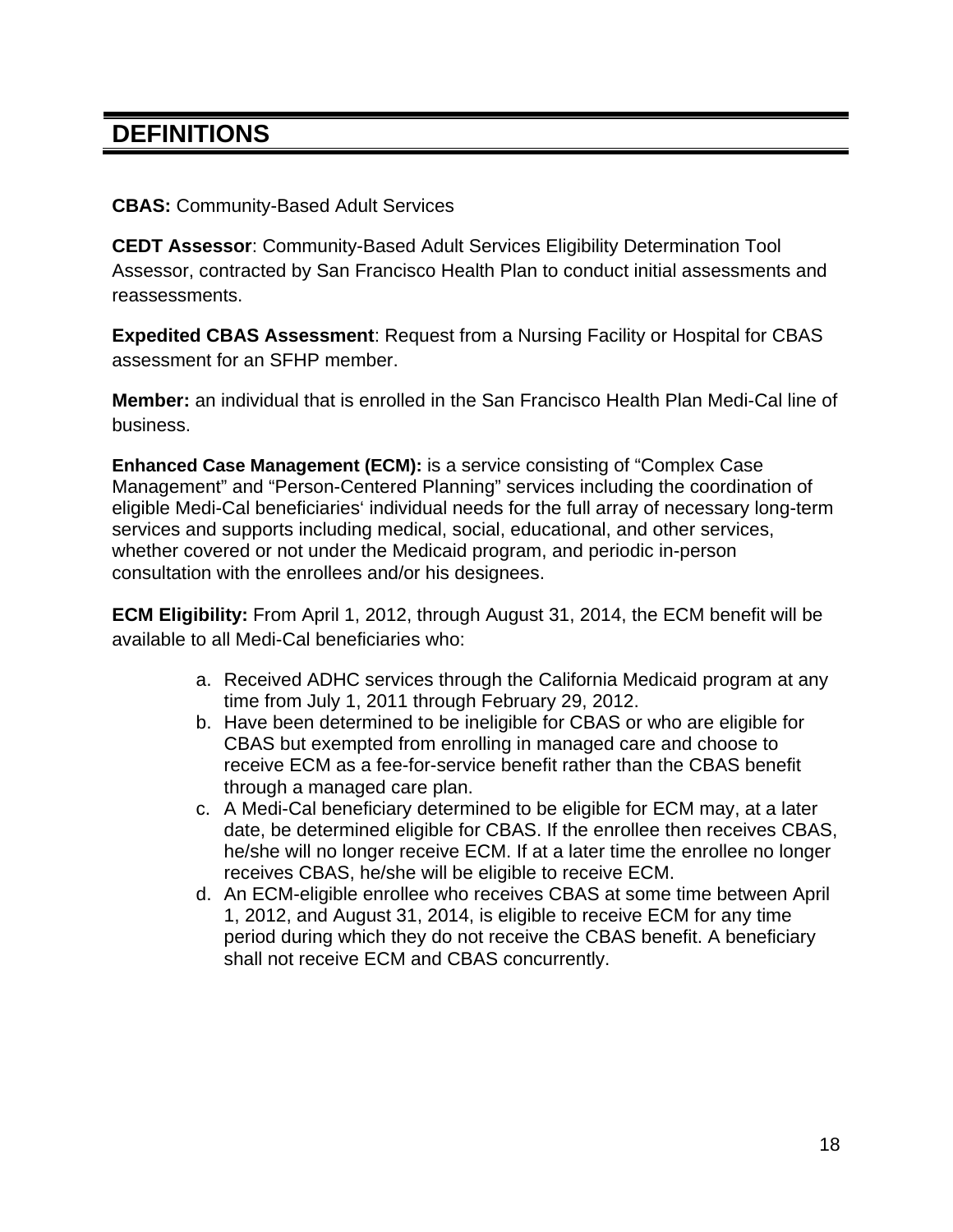**ECM Benefits:** The following services will be provided as ECM to all eligible SFHP Members:

- a. Complex Case Management Services means the systematic coordination and assessment of care and services to enrollees who require the extensive use of resources and who need assistance navigating the services system to facilitate the appropriate delivery of care and services,
- b. Comprehensive assessment and periodic reassessment of individual needs, to determine the need for any medical, educational, social or other services;
- c. Development (and periodic revision) of a specific care plan that is based on the information collected through the assessment that specifies the goals and actions to address the medical, social, educational, and other services needed by the individual, includes;
	- **1)** activities such as ensuring the active participation of the eligible individual, and
	- **2)** working with the individual (or the individual's authorized health care decision maker) and others to develop those goals and identify a course of action to respond to the assessed needs of the eligible individual
- d. Referral and related activities (such as scheduling appointments for the individual) to help the eligible individual obtain needed services;
- e. Monitoring and follow-up activities; and
- f. Person-Centered Planning means a highly individualized and ongoing process to develop individualized care plans that focus on a person's abilities and preferences. Person-centered planning is an integral part of Complex Case Management and Discharge Planning, in compliance with STC 81.f.iv.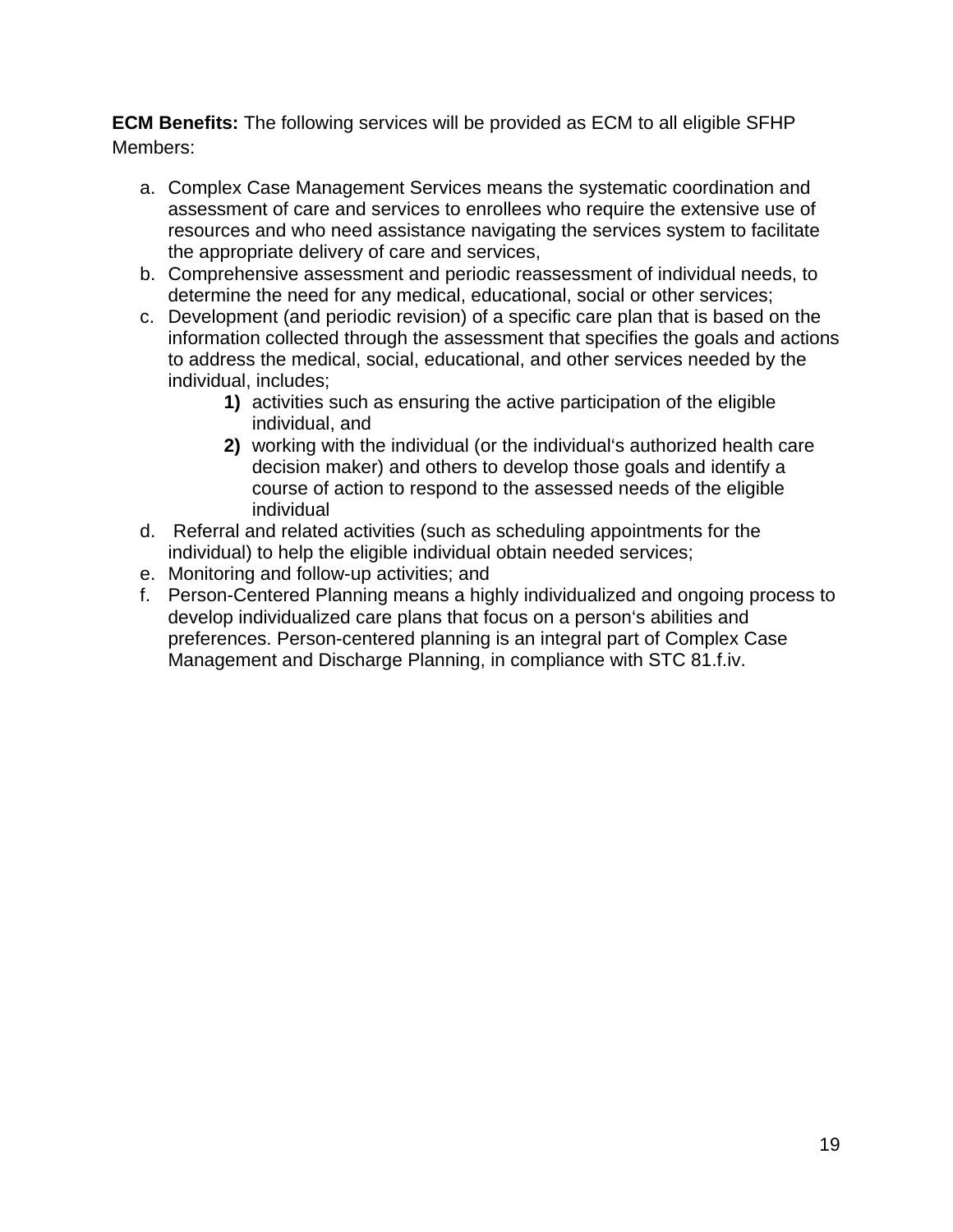# **BEST PRACTICES TO FACILITATE CLAIMS PAYMENTS**

- 1. The following are important to keep in mind when submitting a claim:
	- a. List the auth number on the claim.
	- b. Check to make sure the claim does not include billing for more units than were approved.
	- c. Double check to make sure duplicate claims are not submitted.
	- d. Notify SFHP by email to Liane Molyneaux, lmolyneaux@sfhp.org, if you do not receive your remittance advice.
- 2. Verify Eligibility Although SFHP members are issued ID cards, member eligibility should always be verified prior to providing care. Eligibility can change from month to month. There are three ways to verify eligibility:
	- a. Web Site www.sfhp.org/providers, then log on to the secure provider area
	- b. Interactive Voice Response 415-547-7810
	- c. Member services 415-547-7800
- 3. Check to make sure invalid CBAS ICD10 code (listed below) are not included.

# **STAFF CONTACT OR CENTER CHANGE REQUESTS**

- 1. Contact Nina Maruyama, nmaruyama@sfhp.org, to change a contact at the CBAS center for the following roles:
	- a. Email list for CBAS conference calls.
	- b. CBAS contact for secure folders
	- c. Banking changes

## **REFERENCES**

California Bridge to Reform Special Terms and Conditions April 1 2012